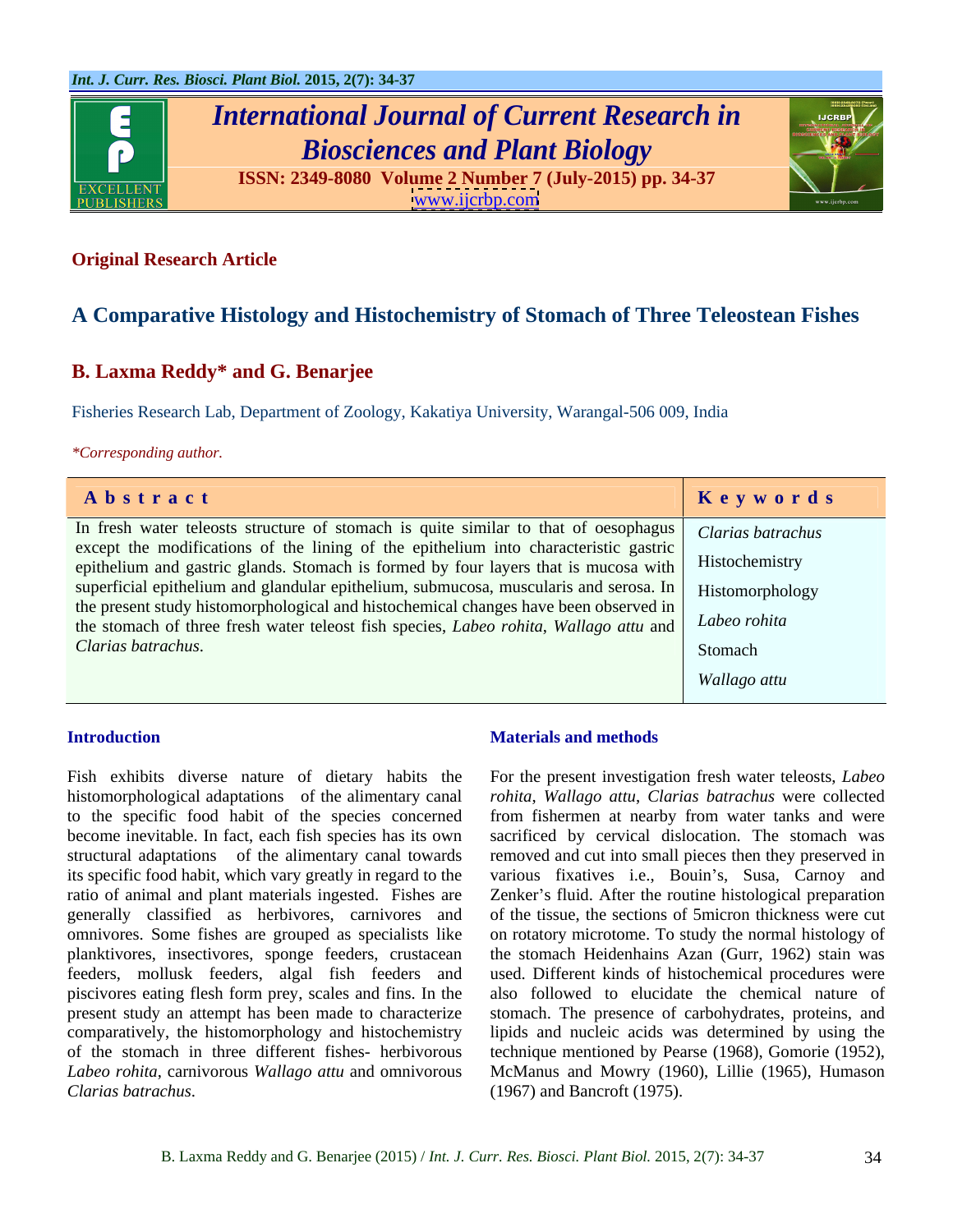middle pyloric and the distal blind fundus region. The structure of the stomach is similar to that of oesophagus, characteristic gastric epithelium and gastric glands

and wavy in out line in the stomach. The stomach in this intestine and the junction is marked by a distinct variation. In the present study indicates that stomach is Khanna, 1961; Saxena and Bakshi, 1964; Agarwal and

In the teleostean fishes, a well developed stomach has formed to receive and store the injested food material. The structure of the stomach is quite similar to that of The sections of stomach when subjected to alcian blue at oesophagus except that the epithelial lining of the

**Results and discussion** stomach has formed into the characteristic gastric In the herbivorous *Labeo rohita* the stomach is not oesophagus into the stomach is recognized by distinct present. The anterior part of the intestine is known as histological variations. The deep longitudinal folds of the intestinal bulb or intestinal swelling. This is a special oesophagus become reduced and gastric glands begin to feature in these fishes. The intestinal bulb of *Labeo*  appear. This function of oesophagus and stomach is *rohita* is a thick walled wide structure extending below referred as "Oestogaster" by Kamal Pasha (1963). It is the air bladder. It is anterior broader cardiac parts into formed by four, layers that is mucosa with superficial which opens dorsally by the pancreatic and bile ducts, epithelium and glandular epithelium, submucosa, and a posterior narrower pyloric part without pyloric musularis and serosa. The columnar cells of the gastric caeca, which are common in other teleost fishes. In the epithelium absorptive in function (Greene, 1912; Dawes, carnivorous fish *Wallago attu*, the oesophagus dilates 1929; Blake, 1936). The mucous secreting protects the into true stomach. It is short pear shaped, thick walled surface of the stomach from the mechanical injury. The and secular lies on the ventral side of the airbladder cells of cardiac region were believed to help in the slightly towards the left side of the visceral cavity. It digestion of food and the mucous cells of the pyloric consists of three main region, the proximal cardiac, region in the neutralization of the acidity of gastric juice epithelium and gastric glands. The passing of the before it enters in to the intestine.

but the modification of the lining of the stomach into The histochemical tests conducted on the stomach of distinguishes it from the oesophagus, in which the *batrachus* demonstrated the presence of varied amounts mucous folds are thin. of carbohydrates, proteins and lipids. The transverse The stomach in the omnivorous *Clarias batrachus* is depicted in Figs. 1, 2, and 3. The identification of demarcated externally from the oesophagus by its large carbohydrates and carbohydrate containing groups has rounded structure. Stomach is also distinguished from the made by using the standard technique Periodic acid/ oesophagus internally by the differences in the mucosal Schiff reaction. The response to PAS reaction in *Labeo*  folds which are thin in oesophagus and become thicker *rohita* was moderate, strong in *Wallago attu* and in the fish is wider in the middle than at the two ends and looks stomach was intensively positive while the other layers like a sac. Its narrow distal end continues into the are moderately stained. These variations in the intensity quite similar to that of oesophagus except the amount of carbohydrates are due to the types of the food modifications of the epithelium into characteristic gastric fish consumed. In all the three above fishes, other tests epithelium and gastric glands. The transition from the have also been conducted to determine the specificity of cardiac stomach to the pyloric stomach is gradual. The carbohydrate nature, because PAS alone does not mucosal lining of the cardiac stomach is raised into visualize all the carbohydrate groups. The positivity with straight short folds. These folds become thick and PAS may be due to glycogen, free aldehydes and conspicuous in the pyloric region. The stomach of this mucopolysaccharides. Therefore, for the presence of fish is also formed by the same layers as found in other glycogen in the tissues, PAS/Salivawas used in the two fishes in the present study. The stomach in fresh technique. The PAS reaction was found to be resistant to water teleosts exhibits species variation (Sarkar, 1959; saliva digestion suggesting the absence of glycogen. The Sharma, 1966; Dalela, 1969; Moitra and Ray, 1977, was restored after deacetylation showing the presence of 1979; Ray and Moitra, 1982 and Ghosh and Das, 1987). 1 : 2 glycol groups. Similarly PAS alone was employed, three fishes *Labeo rohita*, *Wallago attu* and *Clarias*  sections of the stomach of all the three fish species are case of *Clarias batrachus*. The striated border of the staining indicated variable concentrations of carbohydrates in different fishes. The variations in the PAS reaction was blocked in the acetylation solution and without oxidizing the sections in periodic acid to show the presence of free aldehydes.

1.0 PH, the intensity of reaction in *Labeo rohita* is mild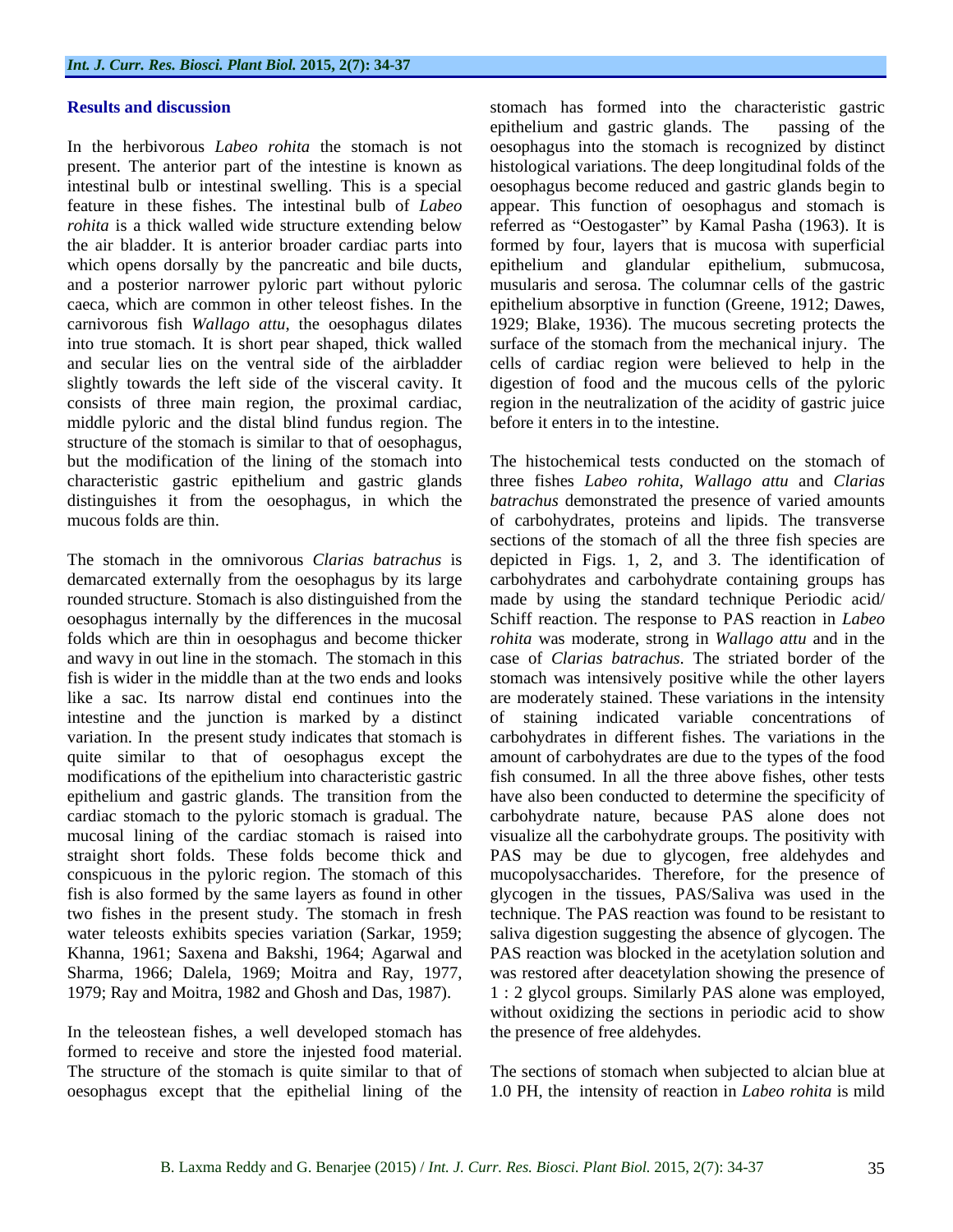### *Int. J. Curr. Res. Biosci. Plant Biol.* **2015, 2(7): 34-37**

one, because of the ill developed mucosal folds In *Labeo rohita* the distribution of protein content was containing mucous secreting cells. This further indicates observed uniformly in all the layers of stomach. While less quantity of sulfated mucosubstances. But in the case in *Wallago attu* the muscular and submucosa were more of *Wallago attu*, alcian blue at both pH levels responded positive, the gastric glands exhibited little intensity. On suggesting the presence of sulphated mucosubstances, hyaluronic acid, sialomucins and weak mucosubstances. The same technique when applied on *Clarias batrachus* stomach the intensity was much more, suggesting large

The PAS positive reaction seen on the surface of the fishes. gastric epithelial cells indicated an absorptive function in stomach. The reports of other authors (Greene, 1912; Blake, 1910) indicated that some absorption particularly of fats occurs in teleostean stomach. The positivity of PAS also suggests that the occurrence of glycol groups and aldehydes. The mucoid nature of gastric columnar cells has been reported for different fish species by employing histological and histochemicl methods (Kapoor, 1953; Kamal pasha, 1963; Agarwal and Sharma, 1966; Tandon and Sharma, 1968; Khanna and Mehrotra, 1969; Moitra and Ray, 1977 and 1979).

**Fig. 1: T.S. of stomach of** *Labeo rohita***.**



All the layers of the stomach have responded moderate to intense with Bromophenol blue suggesting that the occurrence of variable quantities of basic proteins.

the other hand *Clarias batrachus* showed that striated border of the stomach was intensely positive.

amounts of mucosubstances in the walls of the stomach. layers where also positive to Millons reaction and ferric Alcian blue at 2.5pH followed by PAS revealed that the ferry cyanide suggesting the occurrence of tyrosine mucous cells of the stomach in these fishes stained bluish containing proteins and sulfhydryl groups of proteins. purple colour indicating the presence of a mixture of When KMno4/AB was employed the presence of both acid and neutral mucins. The gastric cells were disulphides was indicated. The occurrence of protein positive to PAS indicating the occurrence of neutral bound amino groups was found with Ninhydrin/Schiff. mucins. Similarly congored stain demonstrated the presence of However the intensity of reaction varied. The stomach glycoproteins in the stomach of all three species of fishes.





**Fig. 3: T.S. of stomach of** *Clarius batrachus***.**